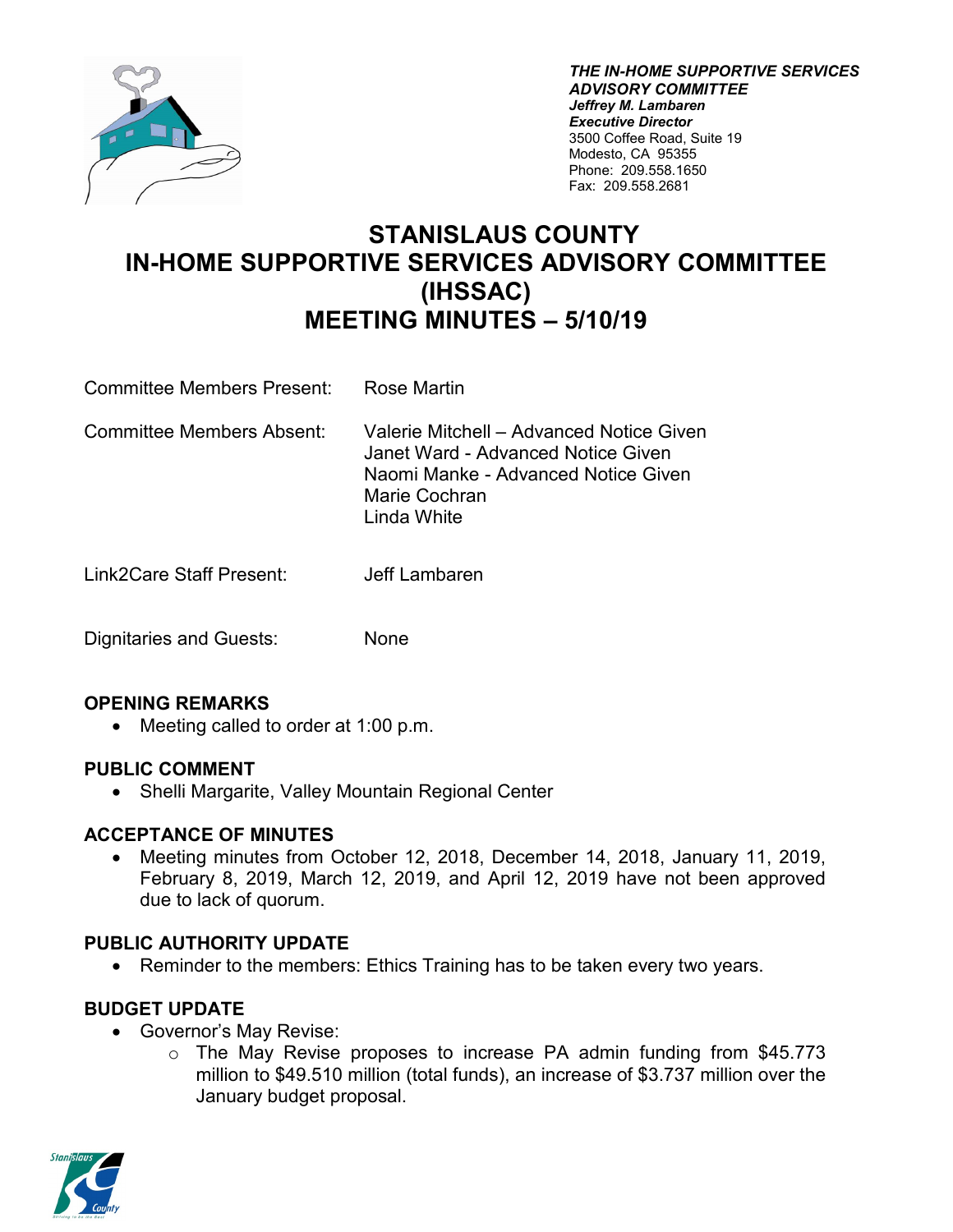- o The May Revised estimates a statewide IHSS caseload at 564,734 for FY 19/20, a slight increase over the January projected caseload of 564,330.
- $\circ$  Allocated additional money for the IHSS Restoration of the 7-percent Across-the-Board Reduction to IHSS Service Hours-An increase of \$15.3 million General Fund to reflect the updated costs for the restoration of the 7 percent across-the-board reduction to IHSS service hours. The May Revision proposes to temporarily restore the 7-percent reduction through December 31, 2021, due to lower than expected revenues over the forecast period and ongoing efforts to contain costs.
- o County IHSS Maintenance-of-Effort Adjustment-An increase of \$55 million General Fund related to the rebenching of the County IHSS Maintenanceof-Effort to reflect revised 1991 Realignment revenue projections and revised IHSS caseload and cost projections.

# **LEGISLATIVE UPDATE**

- **AB 229 (Nazarian)**-*Written Content Translation: the bill would clarify that the department is required to provide translations of written content in languages spoken by a substantial number of providers of IHSS.* **Update:** This bill is currently in the possession of the Assembly Appropriations Committee, where it has yet to be scheduled for hearing. This bill is co-sponsored by CAPA, CWDA, and AFSCME-UDW. **Update #2:** This bill is currently in the Assembly Appropriations Committee Suspense File, where it is scheduled to be taken up later this month.
- **AB 426 (Maienschein)**-*Medical Certification: a reduction of the recipient's monthly authorized number of service hours shall be based solely on a verified change of a recipient's medical condition, a change in the recipient's living arrangements, a change in the recipient's functionality, a change in the recipient's circumstances, a change in the law or an error in computing a recipient's monthly authorized number of service hours.* **Update:** This bill is currently on the Assembly Appropriations Committee Suspense File, where it will be taken up at the end of May. **Update #2:** This bill is still in the Suspense File, where it will be taken up later this month.
- **AB 1382 (Aguiar-Curry)**-*Master Plan for an Aging California: establish a Master Plan for an Aging California that responds to population needs in a comprehensive manner.* **Update:** This bill is currently in the possession of the Aging and Long Term Care Committee, where it is scheduled for hearing on April 23, 2019. **Update #2:** This bill is currently in the Assembly Appropriations Committee Suspense File, where it will be taken up later this month.
- **SB 228 (Jackson)**-*Master Plan on Aging: require the Governor to appoint an Aging Czar and 15-member task force to prepare for the aging population and prepare a master plan.* **Update:** This bill is currently in the possession of Senate Human Services Committee, where it is scheduled to be heard on April 22, 2019. **Update #2:** This bill is currently in the Senate Appropriations Committee, where it is scheduled to be heard on May 13, 2019.

# **AB 1234 Training**

• Rose unable to complete yet.

# **NEXT YEAR'S MEETING SCHEDULE**

• In absence of a quorum will continue to operate on the draft schedule.